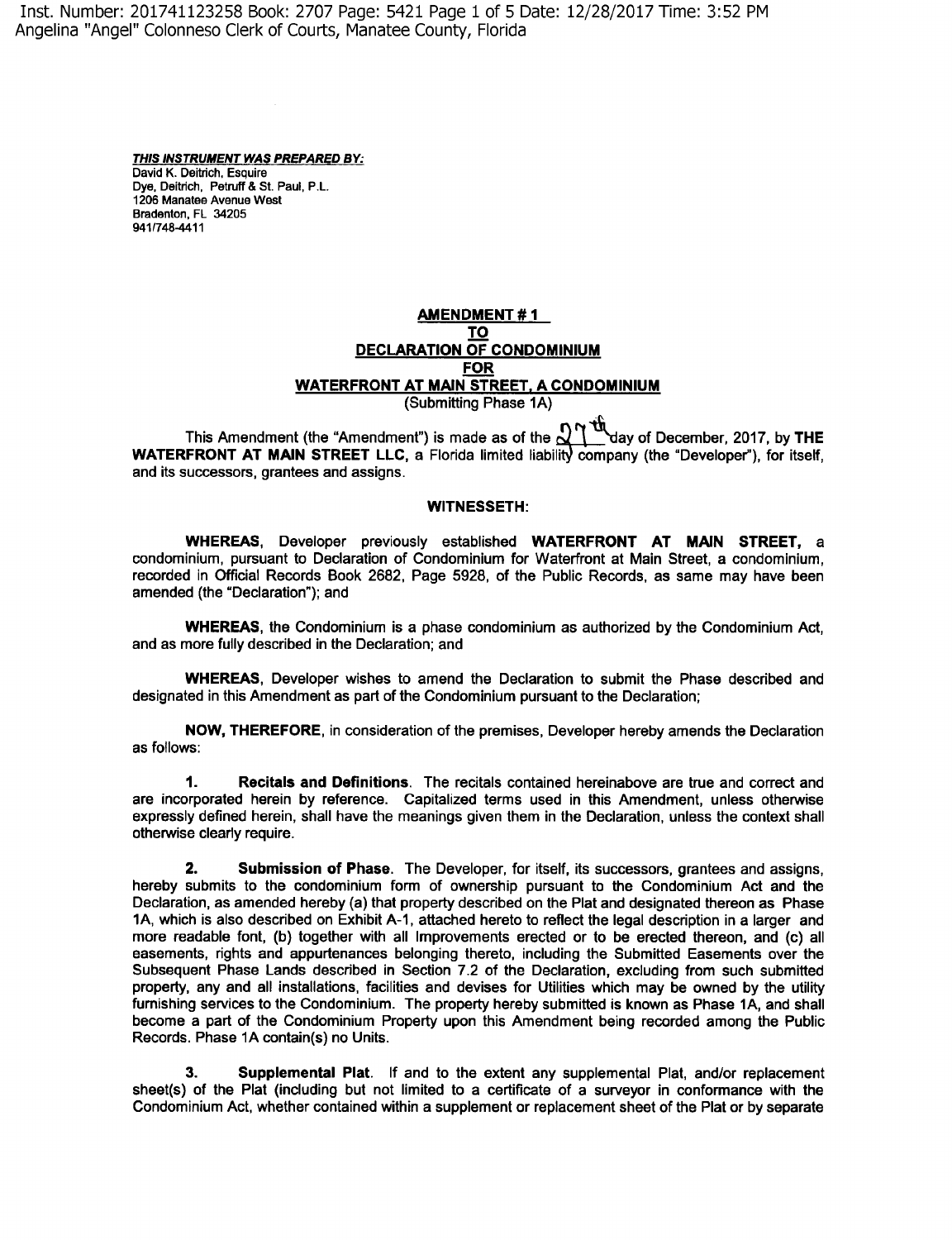instrument), is/are attached hereto as Exhibit A (a "Supplemental Plat"), then such Supplemental Plat is made a part hereof and of the Declaration, and the Declaration and the Plat are amended, modified and supplemented by adding the Supplemental Plat thereto. In the event of any conflict between the Plat as attached to the Declaration and the Supplemental Plat, the provisions of the Supplemental Plat shall control. Hereafter the term Plat shall include the Supplemental Plat, if one is attached hereto. The Plat reflects the legal description of Phase 1A. The Plat (as amended and supplemented hereby) includes a survey of the Phase submitted hereby, a graphic description of the improvements in which any Units are located, and plot plans thereof, and either includes a certificate of surveyor in conformance with the Condominium Act, or a separate certificate will be filed by a separate amendment.

**4. Undivided Share in Common Elements.** As provided in Article 4 and Section 5.8 of the Declaration, each Owner shall at all times own an equal fractional interest in the Common Elements then forming a part of the Condominium Property. Effective upon the addition of the Phase submitted hereby, the undivided ownership in the Common Elements appurtenant to each Unit now within the Condominium, and the appurtenant ownership of the Common Surplus, is equal to one (1) divided by the total number of Units in all Phases now a part of the Condominium Property.

**5. Common Expenses.** As provided in Section 10.2 of the Declaration, the Owner of each Unit is liable for a share of the Common Expenses of the Association equal to his share of ownership of the Common Elements and the Common Surplus, as set forth in Article 4 of the Declaration and Paragraph 4 of this Amendment.

**6.** Ratification. The Declaration, as heretofore and hereby amended, is hereby ratified and confirmed. Developer represents that it has not transferred control of the Association.

**IN WITNESS WHEREOF,** the Developer has caused this Amendment to be executed in its name by an officer thereunto duly authorized as of the day and year first above written.

Print Name: Print Name: Tere

**THE WATERFRONT AT MAIN STREET LLC, a** Florida limited liability company

By: Towne Realty, Inc<sub>s</sub> a Wisconsin corporation, jts sole member and manager

Kohn Bennett, its Vice-President

**STATE OF FLORIDA** 

**COUNTY OF SARASOTA** 

**The foregoing instrument** was acknowledged before me this **of December, 2017, by Kohn** Bennett, as Vice-President of Towne Realty, Inc., a Wisconsin corporation, on behalf of the corporation as sole member and manager of The Waterfront at Main Street LLC, a Florida limited liability company, on behalf of the company,  $\sum$  who is personally known to me or  $(\_\_\_)$  who produced as identification.

Bv:

TERESA ALEXANDER OMMISSION #GG021339 EXPIRES: AUG 15, 2020 Bonded through 1st State Insurance

<u>Leresa alexander</u> Notary Public / *c-*My Commission Expires: ~'-<J I;;> *1* 2 62 <sup>0</sup>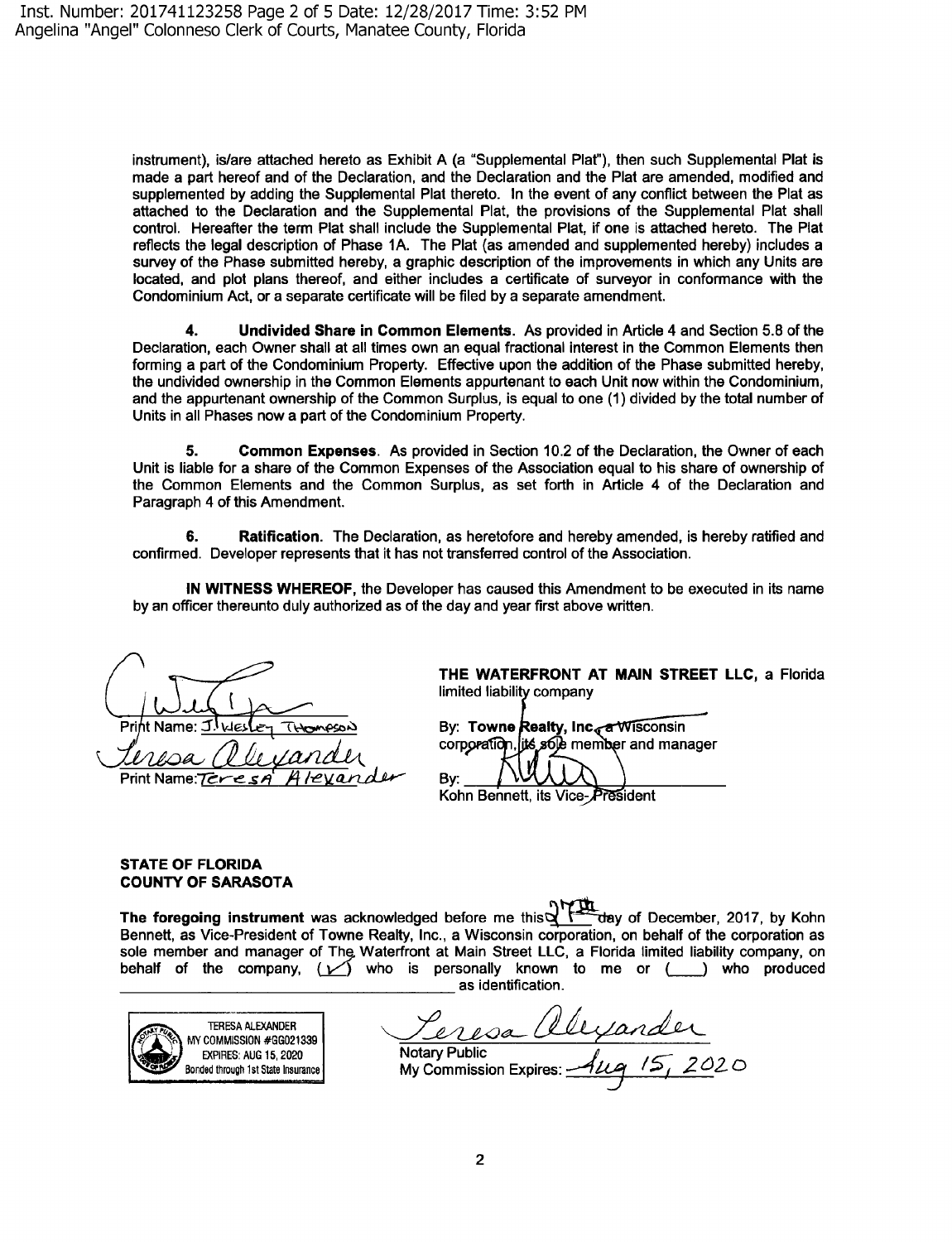

Dec 13, 2017 - 11:02:23 JBN###0NC:\Users\pronnon\Documents\v-drhe\2156\eclive\215612531\_Rete -<br>Condet \215412531v-appl03-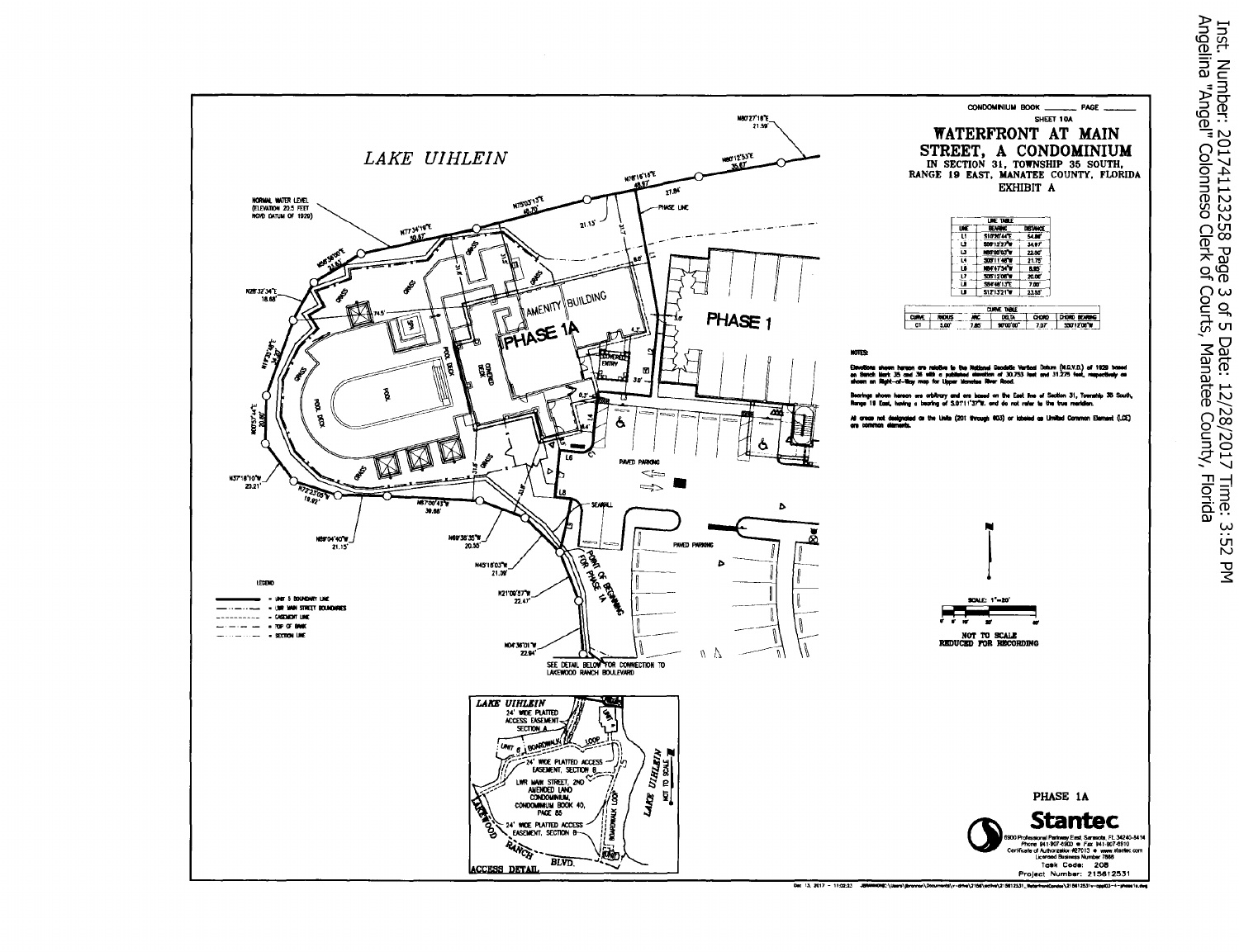

## **SURVEYOR'S AFFIDAVIT CERTIFICATE**

STATE OF FLORIDA ) ss COUNTY OF SARASOTA)

Before me, the undersigned authority personally appeared Robert R. Cunningham who after being duly sworn, deposes and says:

- 1. That Affiant is a registered Surveyor and Mapper holding Florida Certificate No.3924, and is the Surveyor who surveyed the property known and identified Waterfront at Main Street, a Condominium, as per Declaration of Condominium recorded in Official Record Book 2682, Page 5928 and as per plat thereof recorded in Condominium Book 40, Pages 189 through 198 of the Public Records of Manatee County, Florida.
- 2. The construction of all planned improvements, including, but not limited to, landscaping, utility services, access and common element facilities, with respect to Phase 1A, are substantially complete so that the condominium plat, together with the provisions of the Declaration describing the condominium property and the exhibits attached thereto are an accurate representation of the location and dimensions of the improvements and that the identification, location, and dimensions of the common elements can be determined from those materials. There are no units in Phase 1A.

Robert R. Cunningham, P.S.M

Florida Certification No.3924

Signed and sworn to before me on December 22, 2017, by Robert R. Cunningham. He is personally known to me. **In the contract of the second of the second of the second of the second of the second of the second of the second of the second of the second of the second of the second of the second of the sec** 

Public, State of Florida

<sup>~</sup>*/-P:~•Y:-..* **Notary Fubllc** • **State of Florlda**  ' ~ · • - ,. • ~ **Commission** # **FF 183732**   $My$  Comm. Expires Jan 26, 2019 Bonded through National Notary Assn.

(stamp)

 $NQTE:$  It is requested that subsequent to the recording of this affidavit, the Clerk make a marginal notation on the face of the desk copy of said plat referencing this affidavit.

Prepared by: Stantec Consulting Services, Inc. 6900 Professional Parkway East Sarasota, FL 34240